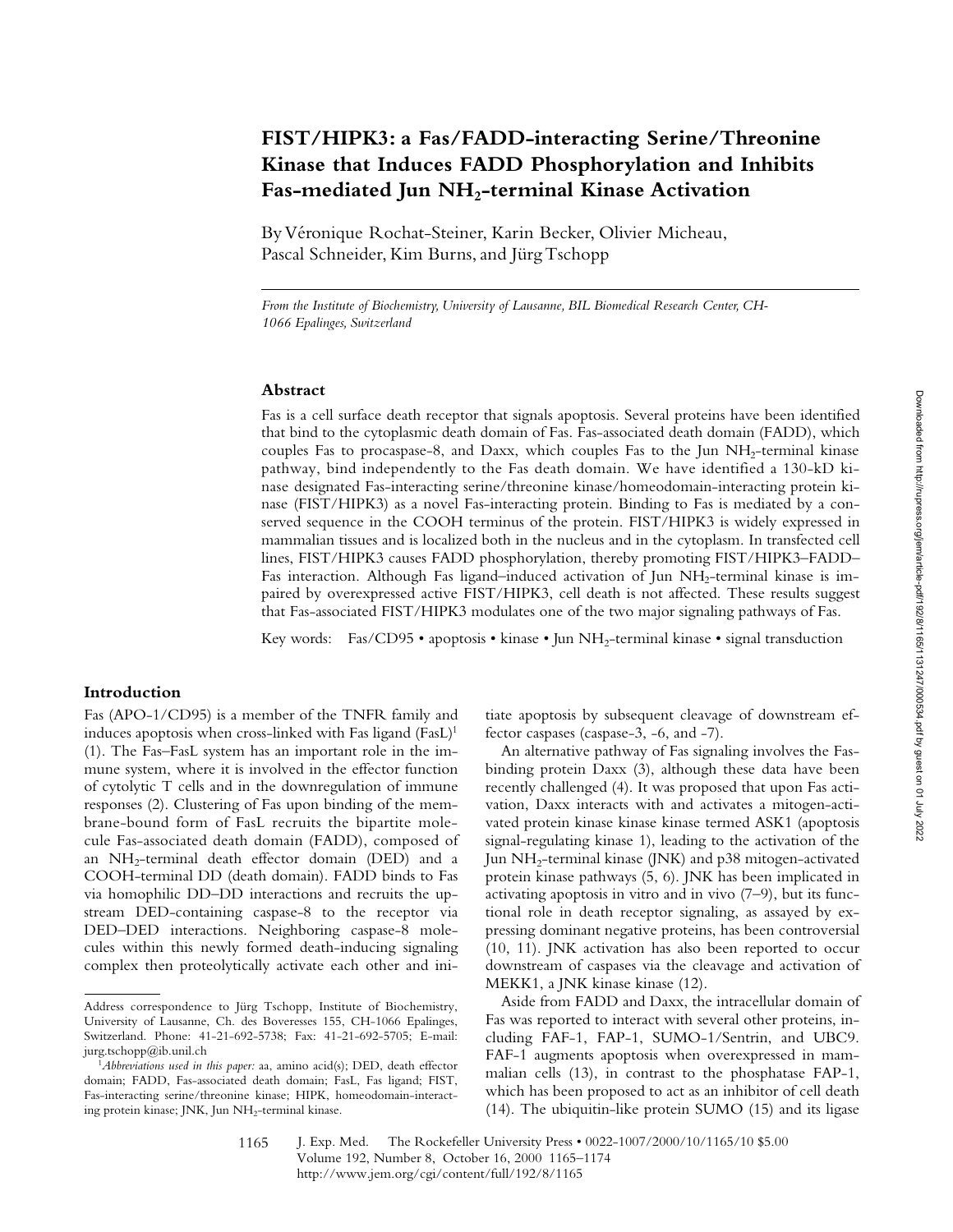UBC9 (16, 17) are involved in the modification of a number of proteins, thereby targeting them to the nuclear membrane and certain intranuclear structures (18).

Here we report the identification of a novel Fas-interacting protein that we have named Fas-interacting serine/ threonine (Ser/Thr) kinase (FIST)3. FIST3, which is identical to homeodomain-interacting protein kinase (HIPK)3, is a Ser/Thr kinase that is capable of inducing FADD phosphorylation. Moreover, FIST/HIPK3 modulates FasL-induced JNK activation.

#### **Materials and Methods**

*Antibodies.* Antibodies used for immunoprecipitation, JNK activation assay, immunofluorescence and Western blot include: anti-Flag M2 (Sigma-Aldrich), anti-FADD (Signal Transduction Labs.), anti-Fas C-20 (Santa Cruz Biotechnology, Inc.), anti-PML (promyelocytic leukemia protein) C7 (a gift of H. de Thé, Hopital St. Louis, Paris, France), anti–phospho-JNK (New England Biolabs), peroxidase- or Cy5-conjugated secondary antibodies (Jackson ImmunoResearch Laboratories), peroxidase-conjugated anti-IgG1 secondary antibody (Southern Biotechnology Associates, Inc.), and Alexa-conjugated secondary antibodies (Molecular Probes). Rabbit polyclonal antibodies were raised against amino acids (aa) 775–878 (clone 25 isolated from the twohybrid screen) of murine (m)FIST/HIPK3 and aa 766–920 of the rat homologue (a gift of J. Palvimo, Institute of Biomedicine, Helsinki, Finland).

*Two-Hybrid Screen.* A mouse embryo cDNA library cloned into the NotI site of the vector pVP16 (19), which codes for fusion proteins of the viral transcription activation domain VP16, was provided by S. Hollenberg (Vollum Institute, Portland, Oregon). The two-hybrid screen and the generation of cytoplasmic mutants of Fas were previously described (16).

*Cloning of FIST/HIPK3 cDNA.* A cDNA clone for mFIST/ HIPK3 was isolated from a mouse testis cDNA library (Stratagene) using a 32P-labeled DNA fragment (random-primed DNA labeling kit; Boehringer Mannheim) encoding aa 775–878. Double-stranded sequencing revealed an open reading frame of 3,576 nucleotides encoding a protein of 1,192 aa with a putative Ser/ Thr kinase domain. EST clones encoding the human homologue of murine FIST/HIPK3 were identified in the dbEST database at the National Center for Biotechnology Information (EST clones H37893 and R57262) by performing a database search using mFIST/HIPK3 (http://ncbi.nlm.nih.gov). The accession numbers (available from EMBL/GenBank/DDBJ) for the human and murine FIST/HIPK3 cDNA sequences reported in this paper are AF305238 and AF305239, respectively.

*Northern Blot Analysis.* Northern blot analysis was performed using human and mouse multiple tissue and human cancer cell Northern blots (CLONTECH Laboratories, Inc.) with a 32Plabeled antisense RNA probe encoding aa 531–658 of hFIST/ HIPK3 or a cDNA probe encoding aa 333–591 of mFIST/ HIPK3 according to the manufacturer's instructions.

*Expression Vectors.* mFIST/HIPK3 isolated from the mouse testis cDNA library or fragments containing the kinase domain (aa 142–608) or the COOH-terminal domain of mFIST/HIPK3 (aa 592–1192) were subcloned into a derivative of the pCR3 expression vector (Invitrogen), in frame with an  $NH_2$ -terminal Flag tag. Mutations of the kinase domain of mFIST/HIPK3 (Lys226  $\rightarrow$  Ser, K226S or Asp322  $\rightarrow$  Asn, D322N) were achieved by site directed mutagenesis with two sequential rounds of PCR, using

oligonucleotides containing the target mutation. PCR products were cloned into pCR-blunt (Invitrogen) and subcloned into the  $pCR3$ -derived expression vector, in frame with an  $NH<sub>2</sub>$ -terminal Flag. Human Fas cDNA was cloned into pCR3 with or without an NH2-terminal Flag tag. Vesicular stomatitis virus (VSV) tagged mutant FADD lacking aa 202–208 or 191–208, respectively, were generated as described above. The following expression plasmids were obtained from the indicated sources: Flag-JNK (C. Widmann, Institute of Cell Biology and Morphology, Lausanne, Switzerland) and PML (H. de Thé, Hopital St. Louis, Paris, France).

*Immunoprecipitation.* 293T cells were seeded in 6-cm plates and transfected for 8–15 h with the calcium phosphate precipitation method (20). Cells were harvested 24–36 h after the onset of transfection and lysed in lysis buffer containing 0.1% NP-40, 50 mM Tris-HCl, pH 7.4, 150 mM NaCl, and protease inhibitors (Complete™; Boehringer Mannheim), followed by three freeze– thaw cycles. After preclearing for at least 1 h on Sepharose 6B (Amersham Pharmacia Biotech), Flag-tagged proteins were immunoprecipitated for at least 2 h with anti-Flag agarose. Immunoprecipitates were washed three times in lysis buffer without protease inhibitors before analysis by SDS-PAGE and Western blotting.

Sample fractionation with nonionic NP-40 detergent was performed as described (21). In brief, the NP-40–soluble fraction was separated from the insoluble fraction by centrifugation. The pellet was washed twice in PBS and after sonication, both the washed pellet and the initial supernatant were solubilized in SDS sample buffer containing 100 mM dithiothreitol. For the induction of apoptosis, Jurkat cells were treated with 100 ng/ml Super-FasL (Alexis) for 5 h in the presence and the absence of z-VADfmk  $(50 \mu M)$ .

*In Vitro Kinase Assay and Phosphoamino Acid Analysis.* Expression plasmids for wild-type or mutant Flag-tagged mFIST/HIPK3 (full length or kinase domain) were transfected in 293T cells in 10-cm plates. After cell lysis in buffer containing 1% Brij-96, 20 mM Tris-HCl, pH 7.5, 150 mM NaCl, 1 mM EGTA, 1 mM MgCl<sub>2</sub>, 50 mM NaF,1 mM NaVO<sub>4</sub>, 10  $\mu$ g/ml leupeptin, 10  $\mu$ g/ ml aprotinin, 250  $\mu$ g/ml pefablock, and 10 mM Na<sub>4</sub>P<sub>2</sub>O<sub>7</sub>, immunoprecipitated Flag-tagged proteins were subjected to in vitro kinase assay in 0.05% Brij-96, 1 mM Tris-HCl, pH 7.5, 7.5 mM NaCl, 25 mM Hepes, pH 7.3, 10  $\mu$ M MgCl<sub>2</sub> in the presence of 10 μCi  $\gamma$ -[<sup>32</sup>P]ATP as previously described (22). The presence of Flag-tagged proteins was confirmed by Western blotting.

For phosphoamino acid analysis, phosphorylated proteins were separated by SDS-PAGE. Dried bands containing phosphorylated FIST/HIPK3 were excised and proteins were extracted from the gel by incubation in 50 mM NH<sub>4</sub>HCO<sub>3</sub>, 0.1% SDS, 1%  $\beta$ -mercaptoethanol for 10 min at  $100^{\circ}$ C and 2 h at room temperature. Proteins were precipitated in presence of 20  $\mu$ g of RNase A, 15% TCA for 90 min at 4°C and washed once in 10% TCA and once in ethanol/ether (1:1) before drying. Proteins were lysed in 6 M HCl for 70 min at  $110^{\circ}$ C and 10 min on ice, dried, and resuspended in acetic acid/formic acid/H2O (156:44:1,800), pH 1.9, containing cold phospho-serine, phospho-threonine, and phospho-tyrosine  $(250 \mu g/ml$  each). Samples were analysed by twodimensional electrophoresis on cellulose TLC plates (Merck) at 1,600 V in acetic acid/formic acid/H2O (156:44:1,800), pH 1.9, for the first dimension and at 2,000 V in 5% acetic acid, 0.5% pyridine for the second dimension. Standards were revealed with 0.2% ninhydrine in acetone.

*JNK Activation Assays.* For JNK activation assays, transfected 293T cells were treated for 4 h with SuperFasL (Alexis) and lysed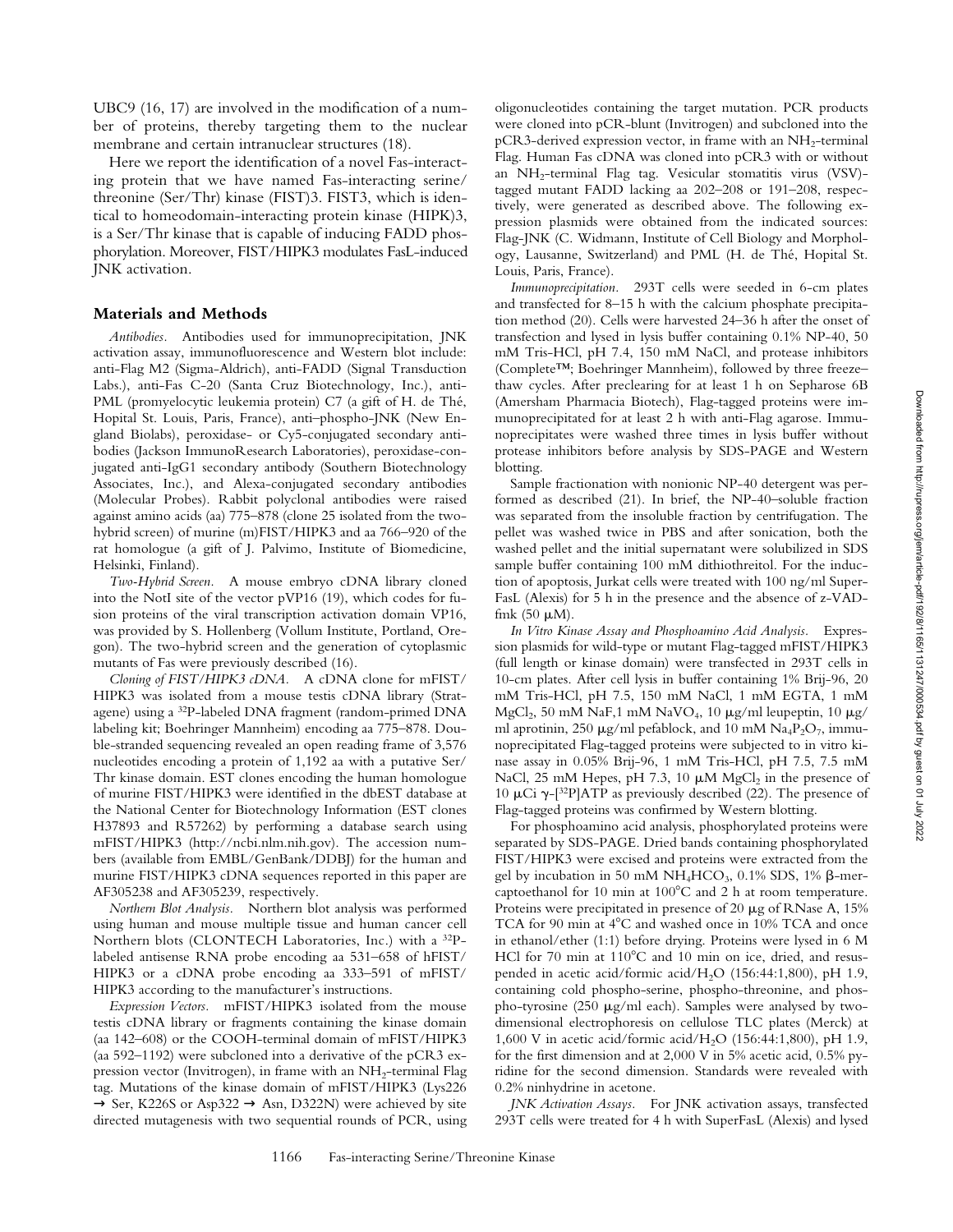as described before. Cell lysates were analysed by Western blotting for protein expression and the presence of activated (phosphorylated) JNK.

*Confocal Immunofluorescence Microscopy.* 293T cells seeded on glass coverslips in 6-cm plates were transfected. 2 d after transfection, cells were washed with PBS, fixed with 4% paraformaldehyde in PBS, and permeabilized in 0.1% saponin in PBS. After washing, cells were blocked in PBS containing 0.1% saponin and 2% skim milk, incubated with appropriate primary and secondary antibodies in blocking buffer, and mounted in fluorsave reagent (Calbiochem). Confocal microscopy was performed on a ZEISS Axiovert 100 microscope (ZEISS Laser Scanning Microscope 410) with a  $63\times$  oil objective. To detect Cy5 fluorochrome, a helium laser was filtered at 633 nm. An argon laser at 488 nm was used to detect Alexa fluorochrome. Under standard imaging conditions, no signal from one fluorochrome could be detected on the other filter set. Standardized conditions for the pinhole size, for gain and offset (brightness and contrast), were used for image capture, and each image was the average of 16 scans.

## **Results and Discussion**

To identify novel proteins interacting with Fas, we used the yeast two-hybrid system to screen for proteins that bind to the cytosolic domain of murine Fas (Ser183  $\rightarrow$  Glu306). A library of murine embryo cDNA fused to the transcription activation domain VP16 (23) was screened for possible interaction with the Fas bait. 15 positive clones were obtained from  $5 \times 10^6$  clones screened. Sequencing of the inserts revealed that four inserts corresponded to the murine SUMO-E2 ligase UBC9 as previously reported (16, 17,



Figure 1. Structure, expression and enzymatic activity of FIST/HIPK3. (A and B) Predicted aa sequence and structural organization of human and murine FIST/HIPK3. FIST/HIPK3 contains a kinase domain and a PEST sequence, which are linked by a region of ~200 aa that was identified to interact with the homeoproteins. The PEST domain overlaps with the interaction site for Fas, UBC9, and the androgen receptor (28). Lys1,185 is predicted to be an acceptor site for SUMO. For each block of aligned sequences, black boxes indicate aa sequence identity, and gray shading indicates sequence similarity through conservative aa substitutions. The kinase domain and the Fas interaction domain are indicated by a solid and hatched line, respectively. (C) Kinase activity of FIST/HIPK3. Flag-tagged FIST/HIPK3 kinase was immunoprecipitated from 293T cells expressing the kinase domain of wild-type or mutated FIST/HIPK3 (Lys226Ser or Asp322Asn) and from control transfectants. The immunoprecipitates were subjected to an in vitro kinase assay, followed by SDS-PAGE and transfer to nitrocellulose, and the membrane was revealed by autoradiography (top, FIST/HIPK3-P) or by immunoblot analysis with an anti-Flag-antibody. Bottom panel, phosphorylated FIST/HIPK3 kinase was subjected to SDS-PAGE, and radioactive bands corresponding to phosphorylated proteins were excised and hydrolyzed as described in Materials and Methods. Phosphoamino acids were resolved by two-dimensional electrophoresis. Positions of unlabeled internal phosphoamino acid standards are indicated by arrowheads.

1167 Steiner et al.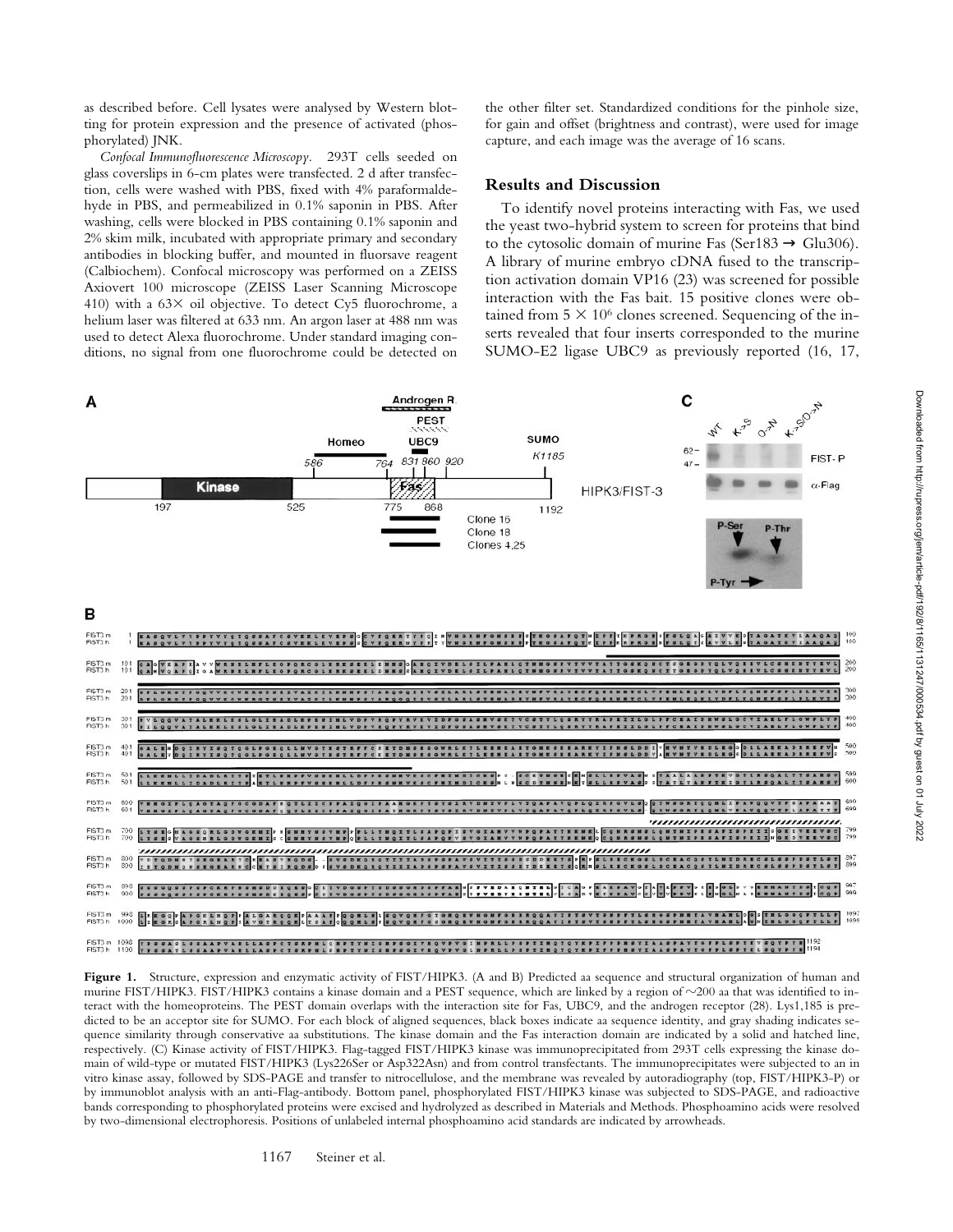24). Another group of 6 clones contained identical (4 clones) or highly homologous sequences (2 clones) (Fig. 1 A). In the two-hybrid system, the protein fragments (we named the protein FIST for Fas-interacting Ser/Thr kinase) encoded by the insert of the various clones all strongly interacted with the complete cytoplasmic domain of Fas but not with TNFR1, lamin A, LDL receptor, or poly Ig receptor (not shown). An EMBL/GenBank/DDBJ search revealed that the sequences of clones 4, 16, 18, and 25 were contained in a murine gene recently identified as HIPK3, whereas clones 10 and 12 corresponded to murine HIPK1 (25). We cloned the full-length murine and human homologue of FIST/HIPK3, whose aa sequences were found to be more than 90% identical (Fig. 1 B). FIST/ HIPK3 contains an NH<sub>2</sub>-terminal kinase domain, followed by the domain that interacts with homeoproteins and a PEST sequence. For HIPK2, it was demonstrated that it binds to the SUMO-E2 ligase UBC9 through the PEST domain and that the protein is consequently modified on a lysine close to the COOH terminus by the ubiquitin-like SUMO-1 (21). The Fas-interacting domain of FIST/ HIPK3 (aa 775–868), which was deduced from the original yeast two-hybrid clones, partly overlaps with the UBC9 binding domain and is highly conserved. Interestingly, this sequence (and the kinase sequence but not the remainder) is highly conserved in a sequence found in the *Caenorhabditis elegans* genome (F20B6). The kinase domain of FIST/ HIPK3 shows extensive sequence homology with the Ser/ Thr kinase YAK1 from *Saccharomyces cerevisiae* (26) and the minibrain gene that is implicated in learning defects associated with Down's syndrome (27).

We tested whether the predicted Ser/Thr kinase domain of murine FIST/HIPK3 was functionally active. The kinase-containing region of FIST/HIPK3 (FIST/HIPK3kin; aa 142–608), tagged at the NH<sub>2</sub> terminus with a Flag epitope, was expressed in 293T cells, immunoprecipitated with an anti-Flag antibody, and subjected to an in vitro kinase assay. SDS-PAGE analysis revealed a 32P-labeled 50 kD band, indicating that FIST/HIPK3 is a protein kinase that becomes autophosphorylated, in agreement with a recent report on the rat homologue of FIST/HIPK3 (28). Similar results were obtained with full-length FIST/HIPK3 (data not shown). The kinase activity was impaired when either of the conserved residues, Lys226 or Asp322, two invariant residues essential for the enzymatic activity of protein kinases (29), were mutated to Ser and Asn, respectively (Fig. 1 C). Two-dimensional gel electrophoresis revealed that phosphorylation occurred on Thr and Ser residues (Fig. 1 C).

FIST/HIPK3 mRNA is widely expressed. Northern blot analysis revealed that FIST/HIPK3 is constitutively expressed as a transcript of  $\sim$ 7.5 kb in most human and murine tissues (Fig. 2, A and C) and in a panel of human cell lines (Fig. 2 B). In murine (and human, detectable after longer exposure) testis, an additional transcript of 4.4 kb was detected. The human FIST/HIPK3 gene is localized on chromosome 7 (30).

Subcellular localization of FIST/HIPK3 was assessed in 293T cells transiently transfected with either FIST/HIPK3 or kinase-defective FIST/HIPK3 (Fig. 3 A). In agreement with previous reports on the subcellular localization of HIPK2, a large part of FIST/HIPK3 was localized to nu-

**Figure 2.** Expression of FIST/HIPK3. Tissue distribution of the FIST/HIPK3 transcripts. Northern blots of various human tissues and tumor cell lines (A and B) and mouse tissues (C) (CLONTECH Laboratories, Inc.) were hybridized with a radioactive probe of FIST/HIPK3.



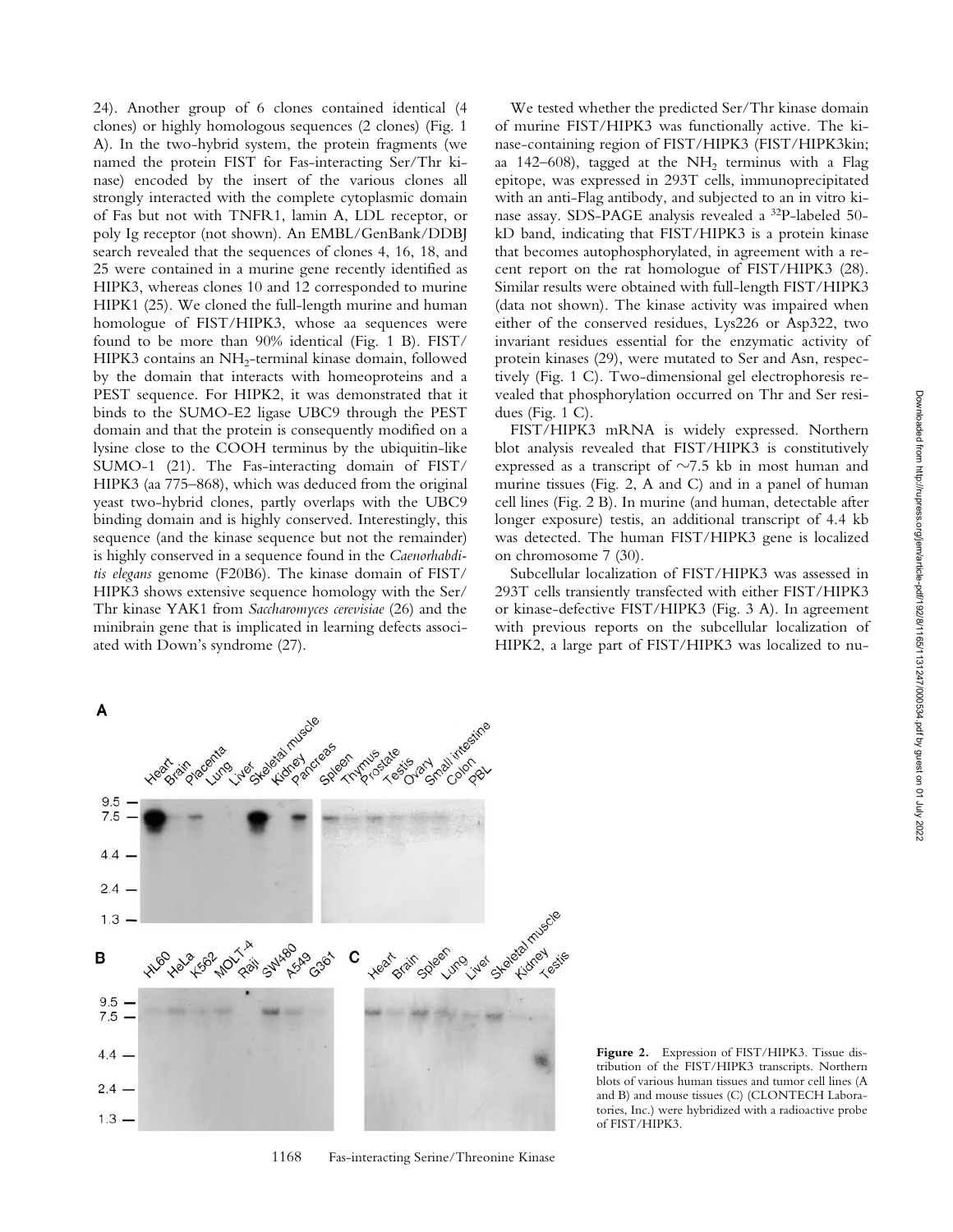



**Figure 3.** FIST/HIPK3 is localized in nuclear and cytoplasmic compartments. (A) 293T cells were transfected with FIST/HIPK3 or kinase-defective FIST/HIPK3 and PML, and their subcellular localization was determined 48 h after transfection by confocal microscopy using the respective antibodies. The overlay of PML fluorescence (green) and FIST/HIPK3 fluorescence (red) is shown in yellow. The cellular localization of FIST/HIPK3 was identical in the absence of cotransfected PML (data not shown). PC, phase contrast. (B) Fractionation of endogenous FIST/HIPK3. Jurkat T cells were lysed in NP-40. Cellular extracts were then separated into the NP-40–insoluble (P) and –soluble (S) fractions and analyzed by Western blot using an anti-FIST/HIPK3 antibody. The specificity of the antibody was verified in 293T cells transfected with a FIST/HIPK3 expression vector or a vector control, respectively (two right lanes). The weak band in nontransfected cells corresponds to endogenous FIST/HIPK3.

clear bodies, also referred to as PML bodies or nuclear domain (ND)10, where it colocalized with PML (21). However, FIST/HIPK3 also showed diffuse cytoplasmic staining. The kinase-defective mutant of FIST/HIPK3 displayed an identical subcellular localization. This localization pattern was confirmed using cell fractionation studies of Jurkat T cells where a substantial amount of the kinase was recovered in the detergent-soluble, nonnuclear fraction (Fig. 3 B).

To map FIST/HIPK3 and Fas interaction more precisely, several truncated versions of the Fas cytosolic domain (Fig. 4 A) were constructed. In yeast, clone 25/FIST/ HIPK3 (Fig. 1) interacted strongly with the entire cytosolic domain of Fas (Arg166–Glu306) and with the fragments that lacked either 17 aa adjacent to the membrane-interacting segment (Ser183–Glu306) or the COOH-terminal 18 aa (Arg166–Asp288) (Fig. 4 A). Weak interaction was observed with Fas containing the *lpr<sup>cg</sup>* mutation in the DD that prevents FADD recruitment and thus renders Fas inactive (31). No binding at all was observed with the fragment of Fas corresponding to the DD (Ile207–Asp288) alone or with the COOH-terminal 18 aa (Leu289–Glu306). Thus, efficient binding of FIST/HIPK3 to the cytosolic domain of Fas requires both a functional DD and part of the membrane proximal segment.

To determine whether FIST/HIPK3 also interacts with Fas in mammalian cells, both proteins were expressed in 293T cells. Transfection with Flag-tagged FIST/HIPK3 constructs and subsequent immunoprecipitation revealed that full-length FIST/HIPK3 and its kinase-inactive ver-

1169 Steiner et al.

sion interacted with Fas. Moreover, the Flag–FIST/HIPK3 COOH-terminal domain (FIST/HIPK3-C; aa 592–1,192), which includes the segment that interacts with Fas in yeast (Fig. 1), was able to pull down Fas (Fig. 4 B). In contrast, no interaction was detectable with the region containing the kinase domain only. Interestingly, no FIST/HIPK3 was detected when Fas was immunoprecipitated, suggesting that overexpression of Fas which triggers signaling leads to a weakening of the Fas–FIST/HIPK3 interaction.

We next investigated whether FADD would compete with the binding of FIST/HIPK3 to Fas, as both FADD and FIST/HIPK3 interact with overlapping segments of Fas. FADD, Fas, and FIST/HIPK3 were therefore expressed in 293T cells and while analyzing the data, we made an interesting observation (Fig. 4 C). In SDS-PAGE, endogenous or overexpressed FADD always migrates as two molecular species, which correspond respectively to the phosphorylated and unphosphorylated protein (32). Phosphorylation occurs on Ser194 close to the COOH terminus of human FADD (33, 34). The role of FADD phosphorylation is not known, and the kinase responsible for this modification has not been identified. Whenever fulllength FIST/HIPK3 or the kinase domain of FIST/HIPK3 were coexpressed, the phosphorylated FADD species was predominantly detected, suggesting that FADD was a substrate of FIST/HIPK3. In contrast, no induction of FADD phosphorylation was seen with kinase-dead FIST/HIPK3. Phosphorylation occurred at or close to the natural phosphorylation site (Ser194), as a mutant FADD lacking aa residues 191–208 (Fig. 4 D) was not phosphorylated. In an in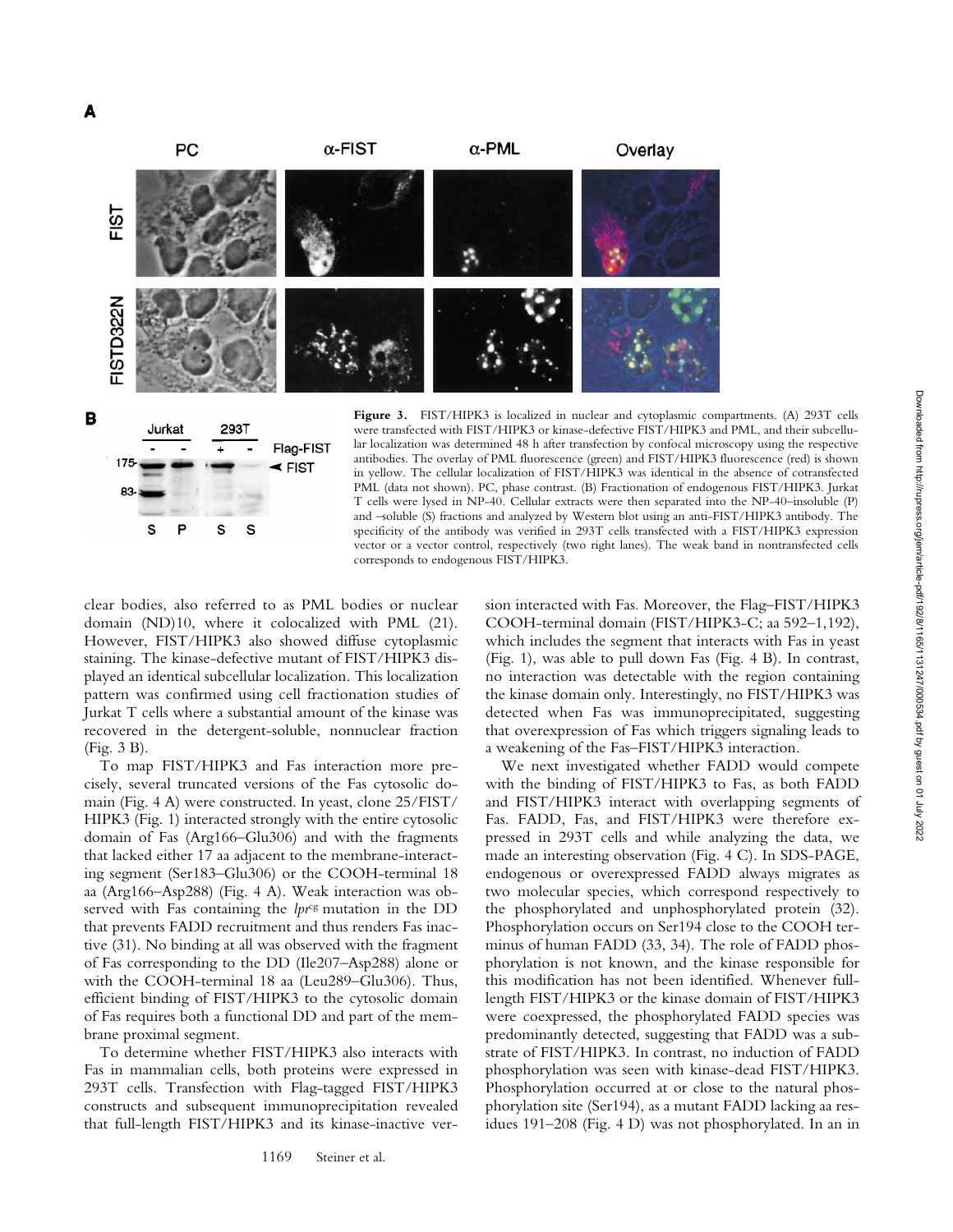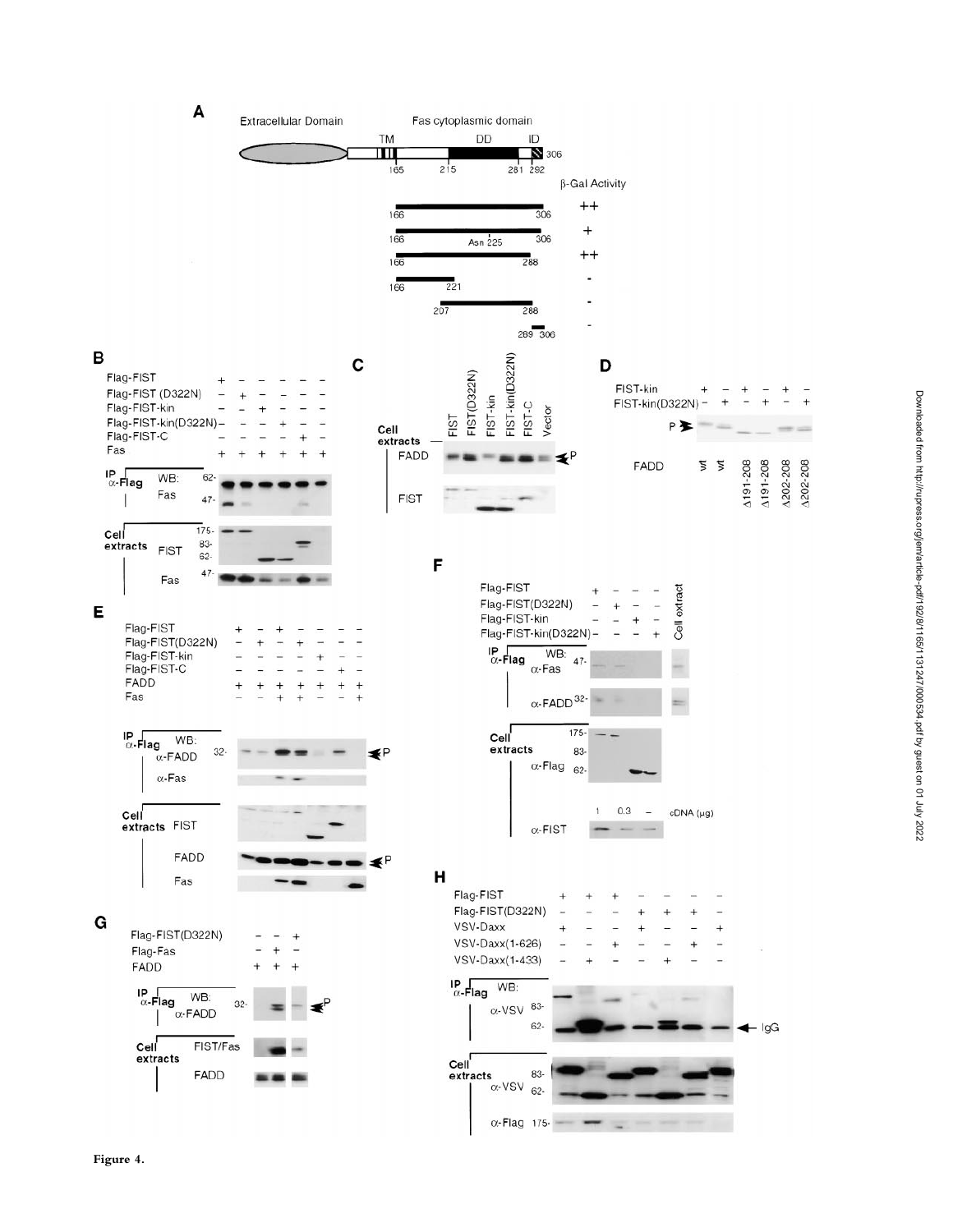vitro kinase assay, where immunoprecipitated FIST/ HIPK3 was added to purified glutathione *S*-transferase– FADD, incorporation of <sup>32</sup>P into FADD was very weak (data not shown). Thus, phosphorylation of FADD by FIST/HIPK3 may be indirect via a FIST/HIPK3-activated kinase. The fact that full-length FIST/HIPK3 was less active than the FIST/HIPK3 kinase domain alone can be explained by different expression levels (full-length FIST/ HIPK3 is usually expressed poorly as compared with the kinase domain alone; Fig. 4, C and E).

These experiments raised the possibility that FADD is directly interacting with FIST/HIPK3, and indeed, when FADD and Flag-FIST/HIPK3 constructs were overexpressed in 293T cells, FADD was detected in anti-Flag immunoprecipitates (Fig. 4 E). Similar to the FIST/HIPK3– Fas interaction, the COOH-terminal segment but not the kinase domain appeared to mediate the FIST/HIPK3– FADD interaction. FIST/HIPK3 associated only weakly with FADD in the absence of Fas, suggesting that Fas was required for the stabilization of the FIST/HIPK3–FADD complex (Fig. 4 E).

FIST/HIPK3–Fas–FADD interaction was also observed in cells in which Fas and FADD were not overexpressed (Fig. 4 F). The formation of the trimolecular complex composed of transfected Flag-tagged FIST/HIPK3 and endogenous FADD and Fas was only detected with FIST/ HIPK3, which contained the COOH-terminal part. No FIST/HIPK3 was found to coimmunoprecipitate with Fas when the complex was precipitated with antibodies to Fas or via Flag-tagged soluble FasL, in agreement with the data obtained with cells that overexpress these proteins (data not shown). Using anti-FIST/HIPK3 antibodies to immunoprecipitate endogenous FIST/HIPK3, no complex formation was observed, suggesting that the epitopes recognized by the antibodies in Western blots are masked in the FIST– FADD–Fas complex. To ascertain that the observed Fas– FADD–Flag–FIST/HIPK3 interaction was of physiological significance, we adjusted the levels of exogenous Flag–

FIST/HIPK3 so that they were only slightly higher than that of endogenous FIST/HIPK3 (Fig. 4 F).

It is well known that phosphorylated and unphosphorylated FADD interact equally well with Fas (Fig. 4 G; reference 32). In contrast, under conditions where FADD was not completely phosphorylated by FIST/HIPK3, the phosphorylated form was predominant in FIST/HIPK3 immunoprecipitates, suggesting that phosphorylation of FADD induced by FIST/HIPK3 leads to an increased association of the kinase with FADD (Fig. 4 G).

From the above results, it appears that FIST/HIPK3 is a protein capable of interacting with a surface receptor but at the same time also functions as a nuclear protein. This is reminiscent of Daxx (3), and we therefore investigated whether the two proteins interact. Daxx and FIST/HIPK3 were coexpressed in 293T cells, and strong binding between full-length FIST/HIPK3 and the  $NH<sub>2</sub>$ -terminal portion (aa 1–433) was indeed detected (Fig. 4 H). By contrast, the COOH-terminal, Fas-interacting segment of Daxx (aa 628–740) (3) failed to bind FIST/HIPK3 (data not shown). Interestingly, binding of FIST/HIPK3 to Daxx was dependent on the kinase activity of FIST/ HIPK3, as the kinase-dead version of FIST/HIPK3 exhibited a greatly diminished binding activity (Fig. 4 H). The significance of this observation is presently unclear.

Transient transfection assays were used to examine the consequences of FIST/HIPK3 overexpression and FADD phosphorylation on Fas-induced cell death. We found that death signals were transmitted normally in the presence of FIST/HIPK3. A second signaling pathway triggered by Fas leads to the activation of JNK, whose activation can ultimately lead to caspase-8–independent apoptosis (3). This second activity has been attributed to Daxx, which interacts with the cytoplasmic domain of Fas and whose overexpression results in an ASK1-dependent JNK activation (5). We activated JNK by adding FasL to 293T cells and found that under these conditions, JNK activation was maximal 4 h after stimulation and was mostly independent of caspase

Figure 4. Interaction of FIST/HIPK3 with Fas in yeast and mammals. (A) Several deletion mutations of the cytosolic domain of Fas (TM, transmembrane segment of Fas; ID, inhibitory domain, sequence proposed to interact with FAP-1) were cloned as fusion proteins with the DNA binding domain of Gal4. Interaction of these with the VP16 fusion protein of FIST/HIPK3 (aa 775–878, clone 25; Fig. 1) was tested in a two-hybrid system.  $\beta$ -galactosidase activity is indicated.  $++$ , strong reaction (dark blue color);  $+$ , weak interaction (faint blue color);  $-$ , no reaction. (B) Interaction of FIST/HIPK3 with Fas. 293T cells were cotransfected with expression vectors for Flag-tagged FIST/HIPK3 and Fas as indicated, and anti-Flag immunoprecipitates (IP) were analyzed for the presence of Fas by immunoblotting using anti-Fas antibody. In this and the subsequent figures (Fig. 4, E–H), the expression levels of the transfected proteins in cell extracts are shown in the lower panels. (C) FIST/HIPK3 overexpression results in FADD phosphorylation. 293T cells were transfected with expression vectors for Flag-tagged FIST/HIPK3, and phosphorylation of endogenous FADD was analyzed by Western blotting. The upper of the two bands corresponds to phosphorylated FADD. (D) FIST/HIPK3 induces FADD phosphorylation between aa residues 191 and 201. 293T cells were cotransfected with expression vectors for Flag-tagged kinase domains of FIST/HIPK3, wild-type FADD, FADD lacking the COOH-terminal residues 192–208, or FADD lacking residues 202–208. FADD was analyzed by Western blotting. Note that mutant FADD  $\Delta$ 192–208 yields only one phosphospecies. (E) Interaction of FIST/HIPK3 with phosphorylated FADD. 293T cells were cotransfected with expression vectors for Flag-tagged FIST/ HIPK3, FADD, and Fas as indicated, and anti-Flag immunoprecipitates (IP) were analyzed for the presence of FADD or Fas by immunoblotting using an anti-FADD or anti-Fas antibody. (F) Interaction of FIST/HIPK3 with endogenous FADD and Fas. 293T cells were transfected with the various FIST/ HIPK3 constructs and anti-Flag immunoprecipitates analyzed as described in E. 1 µg of FIST/HIPK3-encoding plasmids was used to transfect 293T cells, which resulted in protein concentrations that were comparable to that of the endogenous protein (lower panel). (G) Interaction of Fas and FIST/HIPK3 with FADD. Expression vectors for Flag-tagged Fas and FADD were cotransfected into 293T cells, and anti-Flag immunoprecipitates were analyzed for the presence of FADD by immunoblotting using anti-FADD antibody. Note that phosphorylated and unphosphorylated FADD is associated with Fas, whereas only the phosphorylated form is found in the IP of FIST/HIPK3. (H) Interaction of FIST/HIPK3 with Daxx requires the kinase activity of FIST/ HIPK3. Binding experiments were done as described above, by overexpressing Flag-tagged FIST/HIPK3 and VSV-tagged Daxx in 293T cells.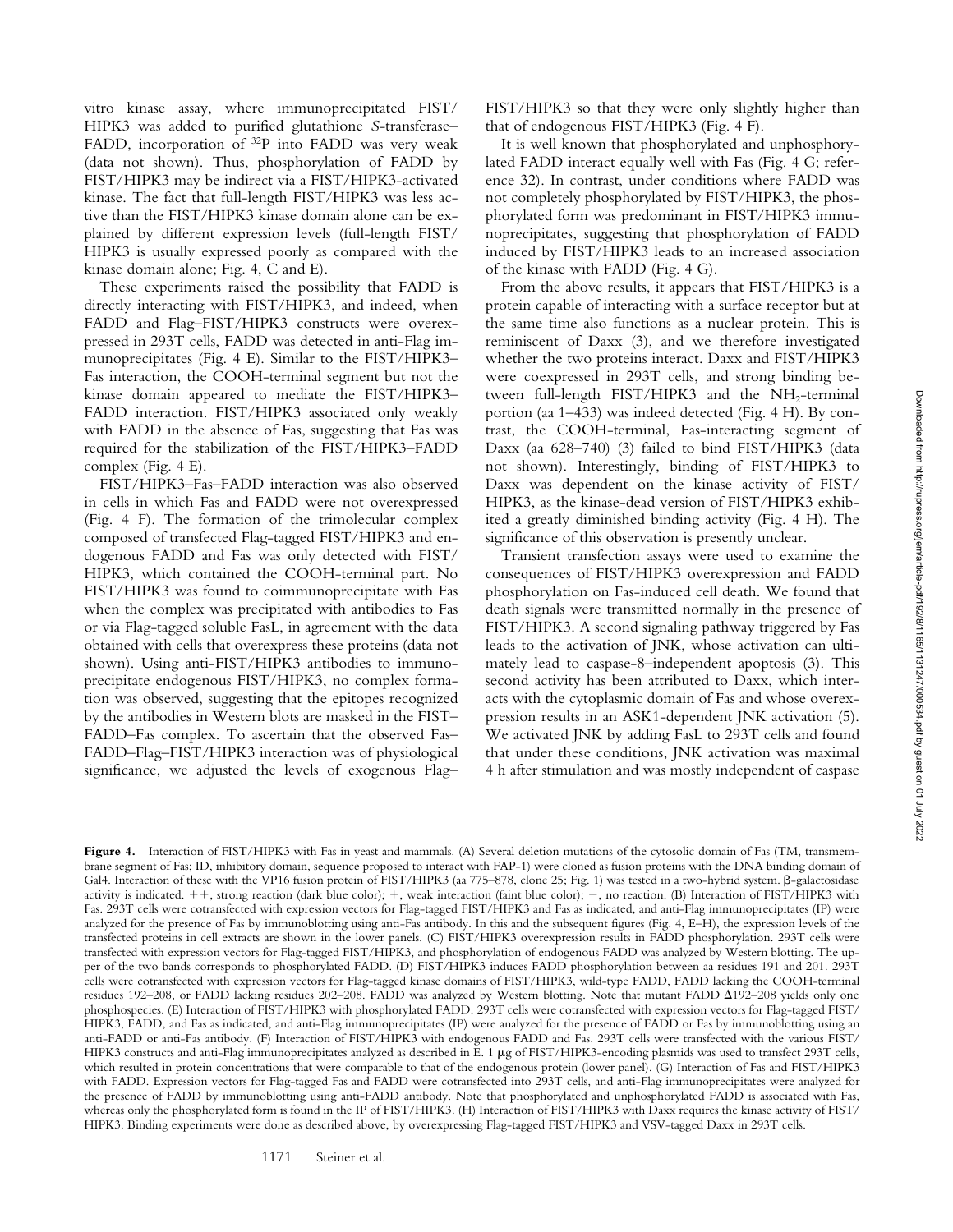

activation, as the general caspase inhibitor z-VAD had little effect (Fig. 5 A). When FIST/HIPK3 was overexpressed, JNK activation was severely impaired, but only when the catalytic site was intact, suggesting that phosphorylation of an unknown target protein negatively regulates signals that lead to FasL-induced JNK activation (Fig. 5 B). When overexpressed, CARDIAK/RIP2 and viral E10 are both potent inducers of JNK activation (22, 35). The presence of FIST/HIPK3, however, did not modulate JNK activation under these conditions (Fig. 5 C), indicating that FIST/HIPK3 does not modulate all pathways leading to JNK activation.

In summary, we have identified FIST/HIPK3 as a kinase that interacts with Fas and FADD. FIST/HIPK3 appears to belong to a growing family of proteins that shuttle between the cytoplasm and nuclear PML bodies in a SUMO-dependent manner (18). For HIPK2 it has been shown that SUMO modification occurs on a lysine close to the COOH terminus (21) that is conserved in all three HIPKs. It is therefore likely that such posttranscriptional modification also occurs in the FIST/HIPK3 protein, considering also the physical presence of the molecules required for SUMO modification (the cytoplasmic domain of Fas has been previously shown to interact with both the SUMO ligase UBC9 and its substrate SUMO). One of several plausible models would predict that Fas-associated FIST/ HIPK3 becomes SUMO modified by UBC9 upon Fas activation and subsequently translocates to PML bodies. Although the role of PML bodies remains elusive despite links to oncogenesis and viral replication, it is noteworthy that inhibition of PML body formation caused by the deletion of the PML protein suppresses Fas-induced apoptosis (36). Considering that FIST/HIPKs are also potent repressors of transcription (25), it is tempting to speculate that FIST/HIPK3 may participate in a Fas-dependent nuclear

**Figure 5.** Activation of JNK by FIST/HIPK3. (A) Kinetics of FasL-induced JNK activation. 293T cells  $(2 \times 10^5)$  were transfected with 3  $\mu$ g of a JNK expression construct. 48 h after transfection, FasL (100 ng/ml) was added and JNK activation was determined after various time periods by Western blotting using an antibody specifically detecting active, phosphorylated JNK. JNK activation measured after 4 h is only partly inhibited by the general caspase inhibitor z-VAD-fmk (right panel). The expression levels of JNK were determined using anti-Flag. (B) As in A, but the JNK expression construct was transfected in combination with plasmids encoding full-length FIST/HIPK3 or its kinase domain alone. The kinase domain was either wild-type (wt) or mutated (D322N). JNK activation induced by increasing concentrations of FasL was determined 4 h after the addition of the ligand by Western blotting using an antibody specifically detecting active, phosphorylated JNK. (C) FIST does not suppress JNK activation induced by viral E10 or CARDIAK/RIP2. JNK activation was determined as in B.

response. This function is similar to the role suggested for Daxx, which interestingly is also modified by SUMO and proposed to shuttle from Fas to the nucleus (3, 37, 38). Moreover, Daxx interacts with FIST/HIPK3, at least upon overexpression, and it is therefore likely that the two proteins modulate each other's activities in a yet undefined manner.

Additional work is also required to determine the exact functional significance of the Fas–FADD–FIST/HIPK3 interaction. FADD becomes phosphorylated in the presence of FIST/HIPK3, and this phosphorylation is important for FADD–FIST/HIPK3 interaction to occur. In agreement with other studies, FADD phosphorylation does not appear to regulate apoptosis, as FasL-induced apoptosis is not affected by FIST/HIPK3 overexpression. Recently, several uncharacterized Fas-associated Ser/Thr kinase activities were described that phosphorylate Fas and FADD (39). One of these kinases exhibits a molecular mass of  $\sim$ 120 kD and could therefore correspond to FIST/HIPK3. We found that FasL-mediated JNK activation is impaired by active FIST/HIPK3, but whether this is due to FADD phosphorylation remains to be established in future studies.

We thank Slavica Masina and Margot Thome for critical reading of this manuscript and for insightful discussions. We thank the group of M. Peter, ISREC, Epalinges for help in the kinase assays.

This work was supported by grants of the Swiss National Science Foundation (to J. Tschopp).

*Submitted: 30 March 2000 Revised: 1 August 2000 Accepted: 21 August 2000*

## **References**

1. Ashkenazi, A., and V.M. Dixit. 1998. Death receptors: signaling and modulation. *Science.* 281:1305–1308.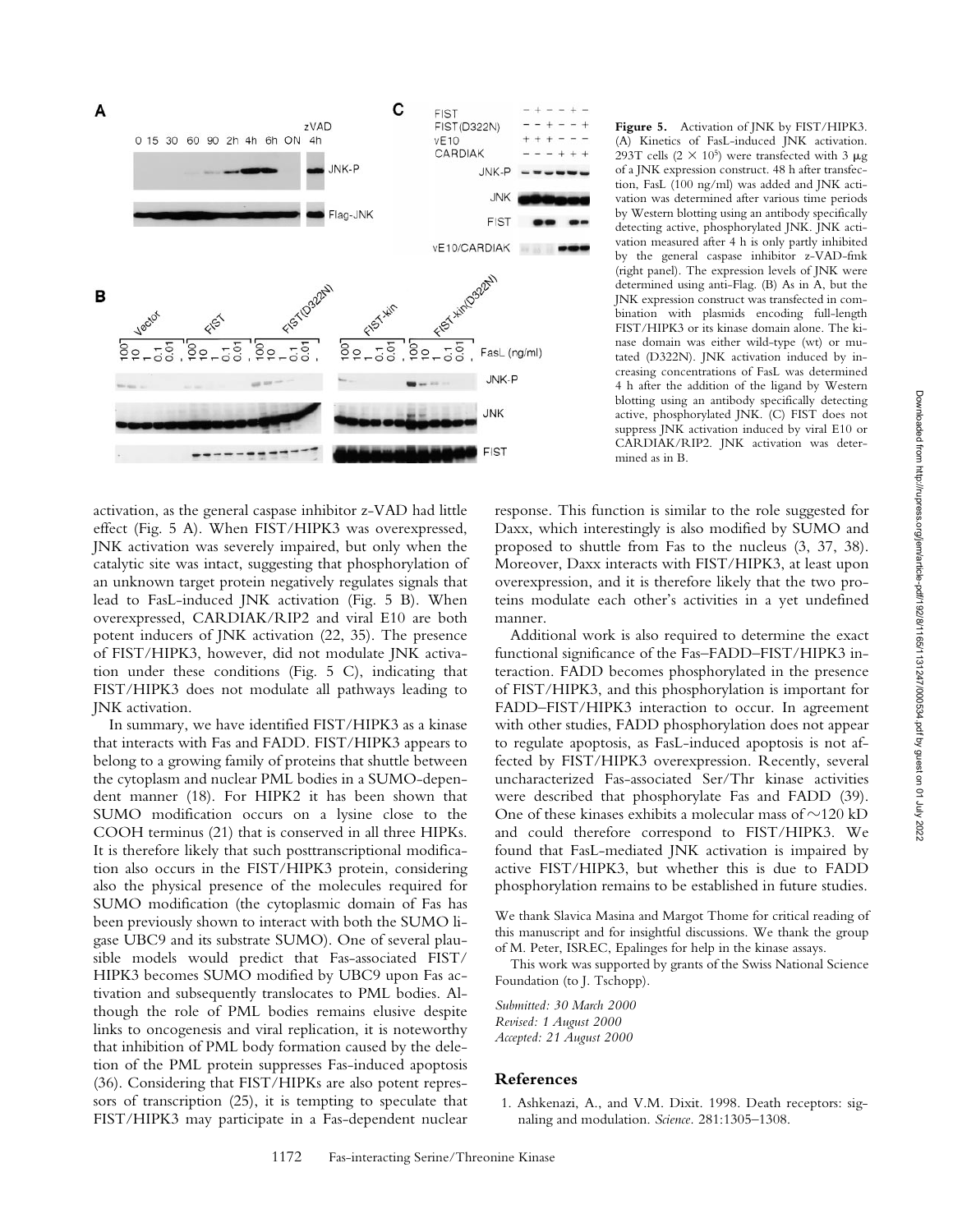- 2. Nagata, S. 1997. Apoptosis by death factor. *Cell.* 88:355–365.
- 3. Yang, X., R. Khosravi-Far, H.Y. Chang, and D. Baltimore. 1997. Daxx, a novel Fas-binding protein that activates JNK and apoptosis. *Cell.* 89:1067–1076.
- 4. Torii, S., D.A. Egan, R.A. Evans, and J.C. Reed. 1999. Human Daxx regulates Fas-induced apoptosis from nuclear PML oncogenic domains (PODs). *EMBO (Eur. Mol. Biol. Organ.) J.* 18:6037–6049.
- 5. Chang, H.Y., H. Nishitoh, X. Yang, H. Ichijo, and D. Baltimore. 1998. Activation of apoptosis signal-regulating kinase 1 (ASK1) by the adapter protein Daxx. *Science.* 281:1860–1863.
- 6. Kyriakis, J.M., and J. Avruch. 1996. Sounding the alarm: protein kinase cascades activated by stress and inflammation. *J. Biol. Chem.* 271:24313–24316.
- 7. Yang, D.D., C.Y. Kuan, A.J. Whitmarsh, M. Rincon, T.S. Zheng, R.J. Davis, P. Rakic, and R.A. Flavell. 1997. Absence of excitotoxicity-induced apoptosis in the hippocampus of mice lacking the Jnk3 gene. *Nature.* 389:865–870.
- 8. Xia, Z., M. Dickens, J. Raingeaud, R.J. Davis, and M.E. Greenberg. 1995. Opposing effects of ERK and JNK-p38 MAP kinases on apoptosis. *Science.* 270:1326–1331.
- 9. Zanke, B.W., K. Boudreau, E. Rubie, E. Winnett, L.A. Tibbles, L. Zon, J. Kyriakis, F.F. Liu, and J.R. Woodgett. 1996. The stress-activated protein kinase pathway mediates cell death following injury induced by cis-platinum, UV irradiation or heat. *Curr. Biol.* 6:606–613.
- 10. Verheij, M., R. Bose, X.H. Lin, B. Yao, W.D. Jarvis, S. Grant, M.J. Birrer, E. Szabo, L.I. Zon, J.M. Kyriakis, et al. 1996. Requirement for ceramide-initiated Sapk/Jnk signalling in stress-induced apoptosis. *Nature.* 380:75–79.
- 11. Goillot, E., J. Raingeaud, A. Ranger, R.I. Tepper, R.J. Davis, E. Harlow, and I. Sanchez. 1997. Mitogen-activated protein kinase-mediated Fas apoptotic signaling pathway. *Proc. Natl. Acad. Sci. USA.* 94:3302–3307.
- 12. Deak, J.C., J.V. Cross, M. Lewis, Y. Qian, L.A. Parrott, C.W. Distelhorst, and D.J. Templeton. 1998. Fas-induced proteolytic activation and intracellular redistribution of the stress-signaling kinase MEKK1. *Proc. Natl. Acad. Sci. USA.* 95:5595–5600.
- 13. Chu, K.T., X.H. Niu, and L.T. Williams. 1995. A Fas-associated protein factor, FAF1, potentiates Fas-mediated apoptosis. *Proc. Natl. Acad. Sci. USA.* 92:11894–11898.
- 14. Sato, T., S. Irie, S. Kitada, and J.C. Reed. 1995. FAP-1: a protein tyrosine phosphatase that associates with Fas. *Science.* 268:411–414.
- 15. Okura, T., L. Gong, T. Kamitani, T. Wada, I. Okura, C.F. Wei, H.M. Chang, and E.T. Yeh. 1996. Protection against Fas/APO-1- and tumor necrosis factor-mediated cell death by a novel protein, sentrin. *J. Immunol.* 157:4277–4281.
- 16. Becker, K., P. Schneider, K. Hofmann, C. Mattmann, and J. Tschopp. 1997. Interaction of Fas(Apo-1/CD95) with proteins implicated in the ubiquitination pathway. *FEBS Lett.* 412:102–106.
- 17. Wright, D.A., B. Futcher, P. Ghosh, and R.S. Geha. 1996. Association of human Fas (CD95) with a ubiquitin-conjugating enzyme (UBC-FAP). *J. Biol. Chem.* 271:31037–31043.
- 18. Kretz-Remy, C., and R.M. Tanguay. 1999. SUMO/sentrin: protein modifiers regulating important cellular functions. *Biochem. Cell Biol.* 77:299–309.
- 19. Vojtek, A.B., S.M. Hollenberg, and J.A. Cooper. 1993. Mammalian Ras interacts directly with the serine/threonine kinase Raf. *Cell.* 74:205–214.
- 20. Sambrook, J., E.F. Fritsch, and T. Maniatis. 1989. Molecular

cloning: a laboratory manual. Vol. 2. Cold Spring Harbor Laboratory Press, Cold Spring Harbor, NY. 1632–1636.

- 21. Kim, Y.H., C.Y. Choi, and Y. Kim. 1999. Covalent modification of the homeodomain-interacting protein kinase 2 (HIPK2) by the ubiquitin-like protein SUMO-1. *Proc. Natl. Acad. Sci. USA.* 96:12350–12355.
- 22. Thome, M., K. Hofmann, K. Burns, F. Martinon, J.L. Bodmer, C. Mattmann, and J. Tschopp. 1998. Identification of CARDIAK, a RIP-like kinase that associates with caspase-1. *Curr. Biol.* 8:885–888.
- 23. Rothe, M., M.G. Pan, W.J. Henzel, T.M. Ayres, and D.V. Goeddel. 1995. The TNFR2-TRAF signaling complex contains two novel proteins related to baculoviral-inhibitor of apoptosis proteins. *Cell.* 83:1243–1252.
- 24. Gong, L., T. Kamitani, K. Fujise, L.S. Caskey, and E.T.H. Yeh. 1997. Preferential interaction of sentrin with a ubiquitin-conjugating enzyme, UBC9. *J. Biol. Chem.* 272:28198– 28201.
- 25. Kim, Y.H., C.Y. Choi, S.J. Lee, M.A. Conti, and Y. Kim. 1998. Homeodomain-interacting protein kinases, a novel family of co- repressors for homeodomain transcription factors. *J. Biol. Chem.* 273:25875–25879.
- 26. Garrett, S., and J. Broach. 1989. Loss of Ras activity in *Saccharomyces cerevisiae* is suppressed by disruptions of a new kinase gene, YAKI, whose product may act downstream of the cAMP-dependent protein kinase. *Gen. Dev.* 3:1336–1348.
- 27. Smith, D.J., and E.M. Rubin. 1997. Functional screening and complex traits: human 21q22.2 sequences affecting learning in mice. *Hum. Mol. Genet.* 6:1729–1733.
- 28. Moilanen, A.M., U. Karvonen, H. Poukka, O.A. Janne, and J.J. Palvimo. 1998. Activation of androgen receptor function by a novel nuclear protein kinase. *Mol. Biol. Cell.* 9:2527– 2543.
- 29. Hanks, S.K., and T. Hunter. 1995. Protein kinases 6. The eukaryotic protein kinase superfamily: kinase (catalytic) domain structure and classification. *FASEB J.* 9:576–596.
- 30. Touchman, J.W., G.G. Bouffard, L.A. Weintraub, J.R. Idol, L. Wang, C.M. Robbins, J.C. Nussbaum, M. Lovett, and E.D. Green. 1997. 2006 expressed-sequence tags derived from human chromosome 7-enriched cDNA libraries. *Genome Res.* 7:281–292.
- 31. Kimura, M., and A. Matsuzawa. 1994. Autoimmunity in mice bearing lprcg: a novel mutant gene. *Int. Rev. Immunol.* 11:193–210.
- 32. Kischkel, F.C., S. Hellbardt, I. Behrmann, M. Germer, M. Pawlita, P.H. Krammer, and M.E. Peter. 1995. Cytotoxicitydependent Apo-1 (Fas/CD95)-associated proteins form a death-inducing signaling complex (DISC) with the receptor. *EMBO (Eur. Mol. Biol. Organ.) J.* 14:5579–5588.
- 33. Scaffidi, C., J. Volkland, I. Blomberg, I. Hoffmann, P.H. Krammer, and M.E. Peter. 2000. Phosphorylation of FADD/ MORT1 at serine 194 and association with a 70-kDa cell cycle-regulated protein kinase. *J. Immunol.* 164:1236–1242.
- 34. Zhang, J., and A. Winoto. 1996. A mouse Fas-associated protein with homology to the human Mort1/Fadd protein is essential for Fas-induced apoptosis. *Mol. Cell Biol.* 16:2756– 2763.
- 35. Thome, M., F. Martinon, K. Hofmann, V. Rubio, V. Steiner, P. Schneider, C. Mattmann, and J. Tschopp. 1999. Equine herpesvirus-2 E10 gene product, but not its cellular homologue, activates NF-kappaB transcription factor and c-Jun N-terminal kinase. *J. Biol. Chem.* 274:9962–9968.
- 36. Wang, Z.G., D. Ruggero, S. Ronchetti, S. Zhong, M.